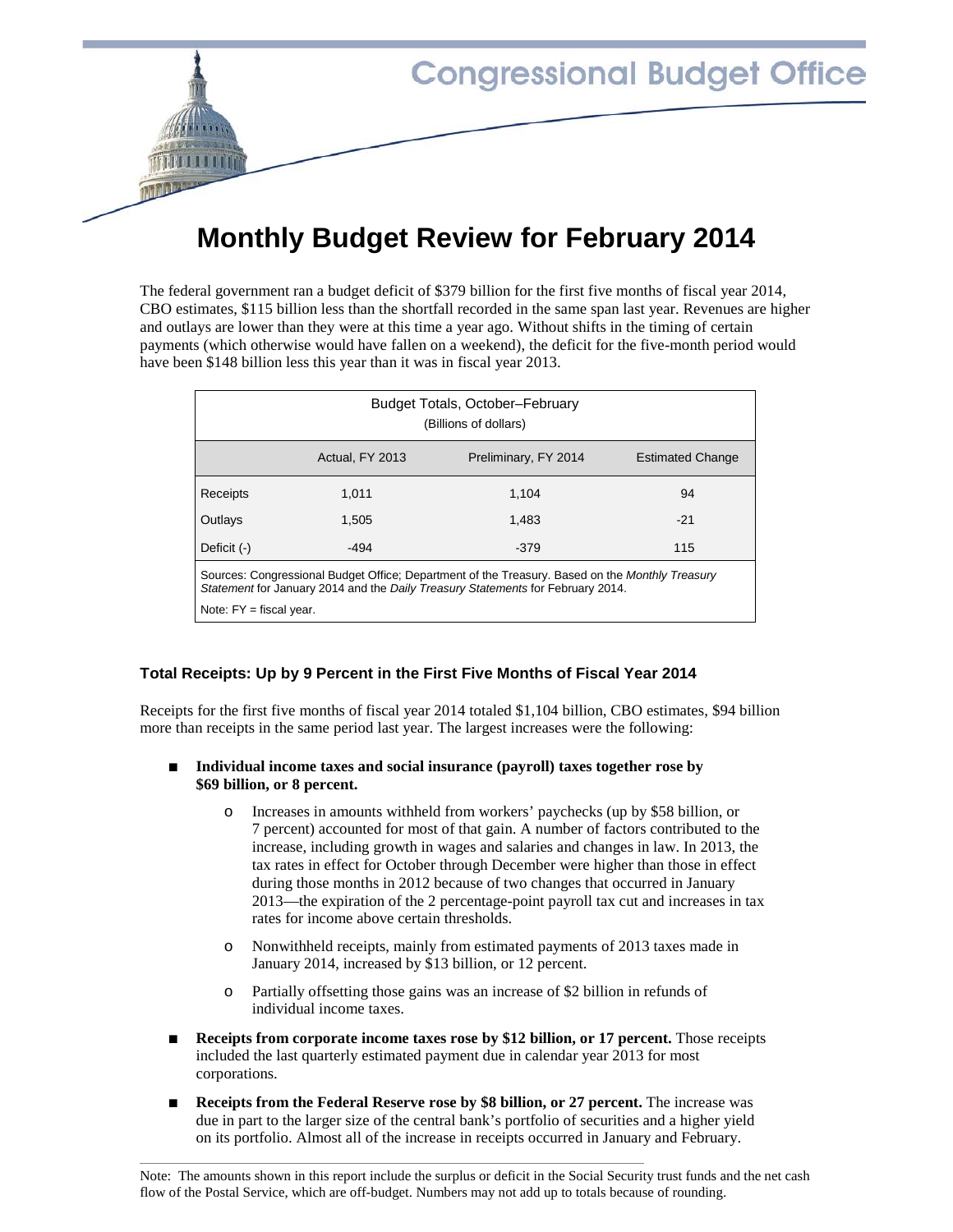Gains would also have occurred in the first three months of the fiscal year if receipts in the period from October to December 2012 had not been boosted because the Federal Reserve realized capital gains on sales of Treasury securities.

| Receipts, October-February<br>(Billions of dollars)                                            |                    |                         |                                      |         |  |
|------------------------------------------------------------------------------------------------|--------------------|-------------------------|--------------------------------------|---------|--|
|                                                                                                |                    |                         | <b>Estimated Change</b>              |         |  |
| Major Program or Category                                                                      | Actual,<br>FY 2013 | Preliminary,<br>FY 2014 | <b>Billions of</b><br><b>Dollars</b> | Percent |  |
| Individual Income Taxes                                                                        | 501                | 516                     | 15                                   | 3.0     |  |
| Social Insurance Taxes                                                                         | 346                | 400                     | 54                                   | 15.7    |  |
| Corporate Income Taxes                                                                         | 71                 | 83                      | 12                                   | 16.7    |  |
| <b>Other Receipts</b>                                                                          | 93                 | 106                     | 13                                   | 13.6    |  |
| <b>Total</b>                                                                                   | 1,011              | 1,104                   | 94                                   | 9.3     |  |
| Memorandum:<br>Combined Individual Income and<br>Social Insurance Taxes                        |                    |                         |                                      |         |  |
| Withheld taxes                                                                                 | 809                | 867                     | 58                                   | 7.2     |  |
| Other, net of refunds                                                                          | 37                 | 49                      | 11                                   | 30.6    |  |
| <b>Total</b>                                                                                   | 846                | 915                     | 69                                   | 8.2     |  |
| Sources: Congressional Budget Office; Department of the Treasury.<br>Note: $FY$ = fiscal year. |                    |                         |                                      |         |  |

#### **Total Outlays: Down by 4 Percent (Adjusted for Timing Shifts) in the First Five Months of Fiscal Year 2014**

Outlays for the first five months of fiscal year 2014 were \$1,483 billion, \$21 billion less than they were in the same period last year, CBO estimates. That decrease would have been larger—\$54 billion (or 4 percent)—if not for a shift from March 2014 to February 2014 in the timing of certain payments because March 1 fell on a weekend. (The discussion below reflects adjustments to account for those timing shifts.)

Outlays declined for several major programs or categories of spending, according to CBO's estimates:

- Much of the drop in spending occurred because payments from **Fannie Mae and Freddie Mac** to the Treasury were \$34 billion more than they were last year. There were two reasons for that increase. First, because of a revaluation of certain tax assets that significantly increased its net worth, Freddie Mac made a onetime payment of \$24 billion to the Treasury. Second, because both Fannie Mae and Freddie Mac were profitable in 2013, they were required to make quarterly payments to the Treasury in amounts related to the increase in their net worth. (Those payments are recorded in the budget as offsetting receipts—that is, negative outlays.)
- Total spending for military activities of the **Department of Defense** fell by \$20 billion (or 8 percent).
- Outlays for **unemployment benefits** declined by \$9 billion (or 28 percent).
- Spending by the **Department of Agriculture** (included in "Other Activities" in the table below) decreased by \$10 billion (or 12 percent), largely because of reduced spending for crop insurance and for the Supplemental Nutrition Assistance Program (formerly called the Food Stamp program).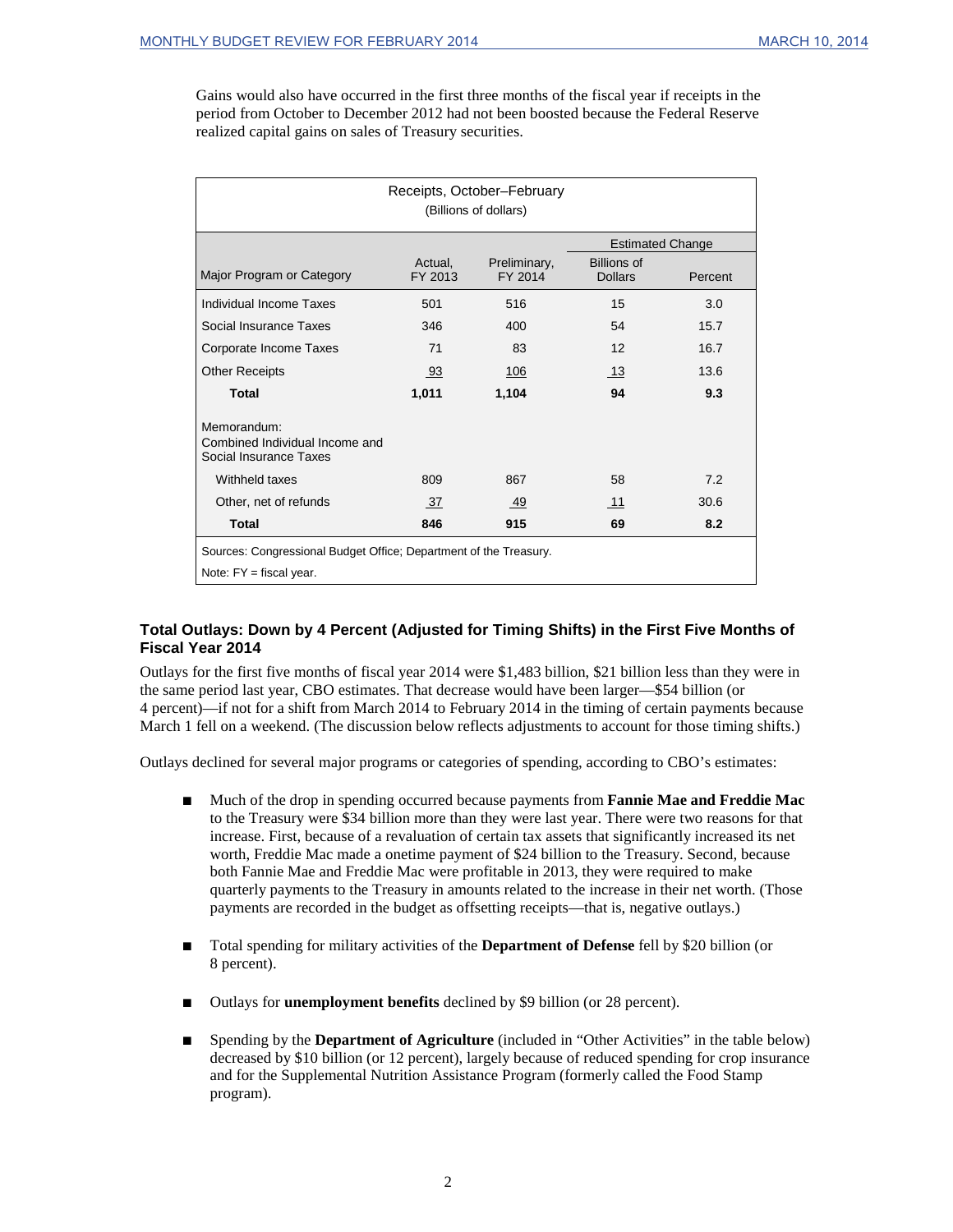- Spending by the **Department of Homeland Security** (also included in "Other Activities") fell by \$9 billion (or 34 percent), mostly because spending for flood insurance and disaster relief was lower.
- Outlays for **net interest on the public debt** declined by \$3 billion (or 3 percent).

| Outlays, October-February<br>(Billions of dollars)                                                                                                           |                    |                         |                     |                                                                                      |         |  |
|--------------------------------------------------------------------------------------------------------------------------------------------------------------|--------------------|-------------------------|---------------------|--------------------------------------------------------------------------------------|---------|--|
|                                                                                                                                                              |                    |                         |                     | <b>Estimated Change With</b><br><b>Adjustments for Timing</b><br>Shifts <sup>a</sup> |         |  |
| Major Program or Category                                                                                                                                    | Actual.<br>FY 2013 | Preliminary,<br>FY 2014 | Estimated<br>Change | <b>Billions of</b><br><b>Dollars</b>                                                 | Percent |  |
| DoD-Military <sup>b</sup>                                                                                                                                    | 261                | 246                     | $-15$               | $-20$                                                                                | $-7.5$  |  |
| <b>Social Security Benefits</b>                                                                                                                              | 329                | 345                     | 16                  | 16                                                                                   | 4.8     |  |
| Medicare <sup>c</sup>                                                                                                                                        | 204                | 221                     | 17                  | 0                                                                                    | 0.1     |  |
| Medicaid                                                                                                                                                     | 108                | 116                     | 8                   | 8                                                                                    | 7.5     |  |
| Unemployment Insurance                                                                                                                                       | 33                 | 24                      | -9                  | $-9$                                                                                 | $-27.9$ |  |
| <b>Other Activities</b>                                                                                                                                      | 474                | 473                     | $-1$                | $-12$                                                                                | $-2.5$  |  |
| <b>Subtotal</b>                                                                                                                                              | 1,409              | 1,425                   | 16                  | $-17$                                                                                | $-1.2$  |  |
| Net Interest on the Public Debt                                                                                                                              | 100                | 97                      | $-3$                | $-3$                                                                                 | $-3.1$  |  |
| Net Outlays for GSEs                                                                                                                                         | -5                 | $-39$                   | $-34$               | -34                                                                                  | n.m.    |  |
| <b>Total</b>                                                                                                                                                 | 1,505              | 1,483                   | $-21$               | $-54$                                                                                | $-3.6$  |  |
| Sources: Congressional Budget Office; Department of the Treasury.                                                                                            |                    |                         |                     |                                                                                      |         |  |
| Note: $FY =$ fiscal year; $DoD =$ Department of Defense; $GSEs =$ the government-sponsored<br>enterprises Fannie Mae and Freddie Mac; n.m. = not meaningful. |                    |                         |                     |                                                                                      |         |  |
| Excludes the effects of payments shifted because of weekends or holidays and the effects of<br>a.<br>prepayments of deposit insurance premiums.              |                    |                         |                     |                                                                                      |         |  |
| Excludes a small amount of spending by the department on civil programs.<br>b.<br>Medicare outlays are net of offsetting receipts.<br>c.                     |                    |                         |                     |                                                                                      |         |  |

Increases in spending for some other major programs during the first five months of fiscal year 2014 partially offset those declines. In particular, spending increased for two of the government's largest benefit programs:

- Spending for **Social Security** rose by \$16 billion (or 5 percent).
- Spending for **Medicaid** rose by \$8 billion (or 8 percent).

For several **other programs and activities** (included in "Other Activities" in the table above), spending increased by smaller amounts. After adjustment for timing shifts, spending for Medicare was virtually unchanged.

## **Estimated Deficit in February 2014: \$195 Billion**

The federal government incurred a deficit of \$195 billion in February 2014, CBO estimates—\$9 billion less than the \$204 billion deficit incurred in February 2013. Because March 1 and February 1 both fell on a weekend in 2014, certain payments that ordinarily would have been made in March this year were made in February, and certain payments that would have been made in February were made in January. Without those shifts in the timing of payments, the deficit in February 2014 would have been \$1 billion larger than it was.